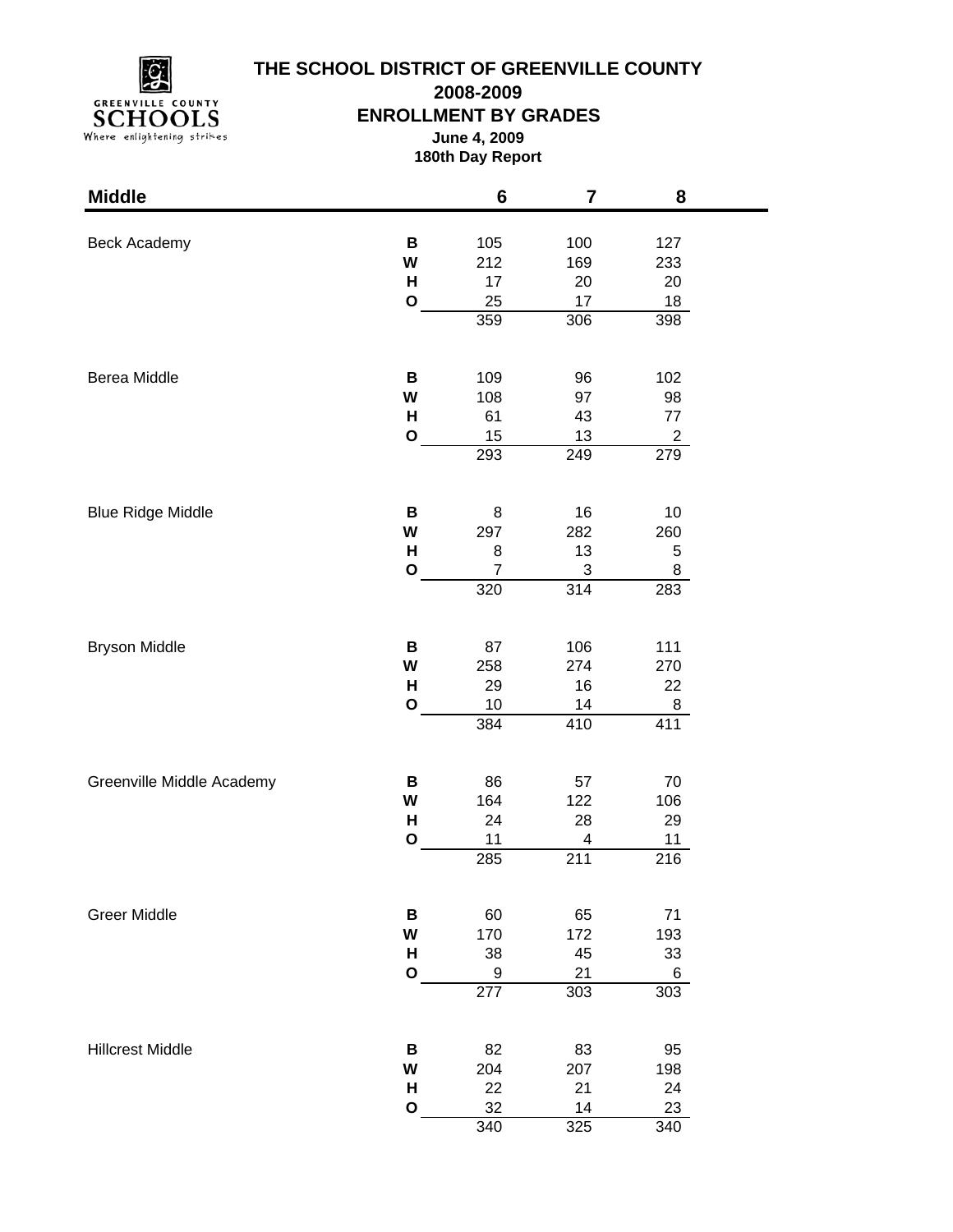

# **THE SCHOOL DISTRICT OF GREENVILLE COUNTY**

**2008-2009**

### **ENROLLMENT BY GRADES**

**June 4, 2009 180th Day Report**

| <b>Middle</b>         |              | 6                      | 7                | 8                      |  |
|-----------------------|--------------|------------------------|------------------|------------------------|--|
|                       | В            | 154                    | 151              | 148                    |  |
| Hughes Academy        | W            | 100                    | 84               | 80                     |  |
|                       | н            | 28                     | 24               | 21                     |  |
|                       | $\mathbf{o}$ | 9                      | 6                | 16                     |  |
|                       |              | 291                    | 265              | 265                    |  |
|                       |              |                        |                  |                        |  |
| Lakeview Middle       | В            | 60                     | 60               | 60                     |  |
|                       | W            | 67                     | 65               | 48                     |  |
|                       | н            | 54                     | 44               | 48                     |  |
|                       | $\mathbf{o}$ | 11                     | 6                | 6                      |  |
|                       |              | 192                    | $\overline{175}$ | 162                    |  |
|                       |              |                        |                  |                        |  |
| League Academy        | В            | 48                     | 51               | 48                     |  |
|                       | W            | 143                    | 151              | 160                    |  |
|                       | H            | 24                     | 14               | 18                     |  |
|                       | O            | 18                     | 14               | $12 \overline{ }$      |  |
|                       |              | 233                    | 230              | 238                    |  |
|                       |              |                        |                  |                        |  |
| Mauldin Middle        | В            | 90                     | 86               | 86                     |  |
|                       | W            | 224                    | 241              | 247                    |  |
|                       | H            | 25                     | 30               | 34                     |  |
|                       | O            | 22                     | 35               | 35                     |  |
|                       |              | 361                    | 392              | 402                    |  |
|                       |              |                        |                  |                        |  |
| Northwest Middle      | В            | 28                     | 37               | 35                     |  |
|                       | W            | 236                    | 226              | 216                    |  |
|                       | н            | 9                      | 11               | 9                      |  |
|                       | $\mathbf{o}$ | 11                     | 4                | $\overline{c}$         |  |
|                       |              | 284                    | 278              | 262                    |  |
|                       |              |                        |                  |                        |  |
| Northwood Middle      | В            | 46                     | 66               | 61                     |  |
|                       | W            | 185                    | 161              | 173                    |  |
|                       | H            | 30                     | 33               | 29                     |  |
|                       | $\mathbf{o}$ | 16<br>$\overline{277}$ | 19<br>279        | 14<br>$\overline{277}$ |  |
|                       |              |                        |                  |                        |  |
| Ralph Chandler Middle | В            | 26                     | 25               | 24                     |  |
|                       | W            | 170                    | 135              | 132                    |  |
|                       | H            | 15                     | 5                | 9                      |  |
|                       | $\mathbf{o}$ | 9                      | $\mathbf 5$      | 6                      |  |
|                       |              | 220                    | 170              | $\overline{171}$       |  |
| Riverside Middle      | В            | 43                     | 37               | 29                     |  |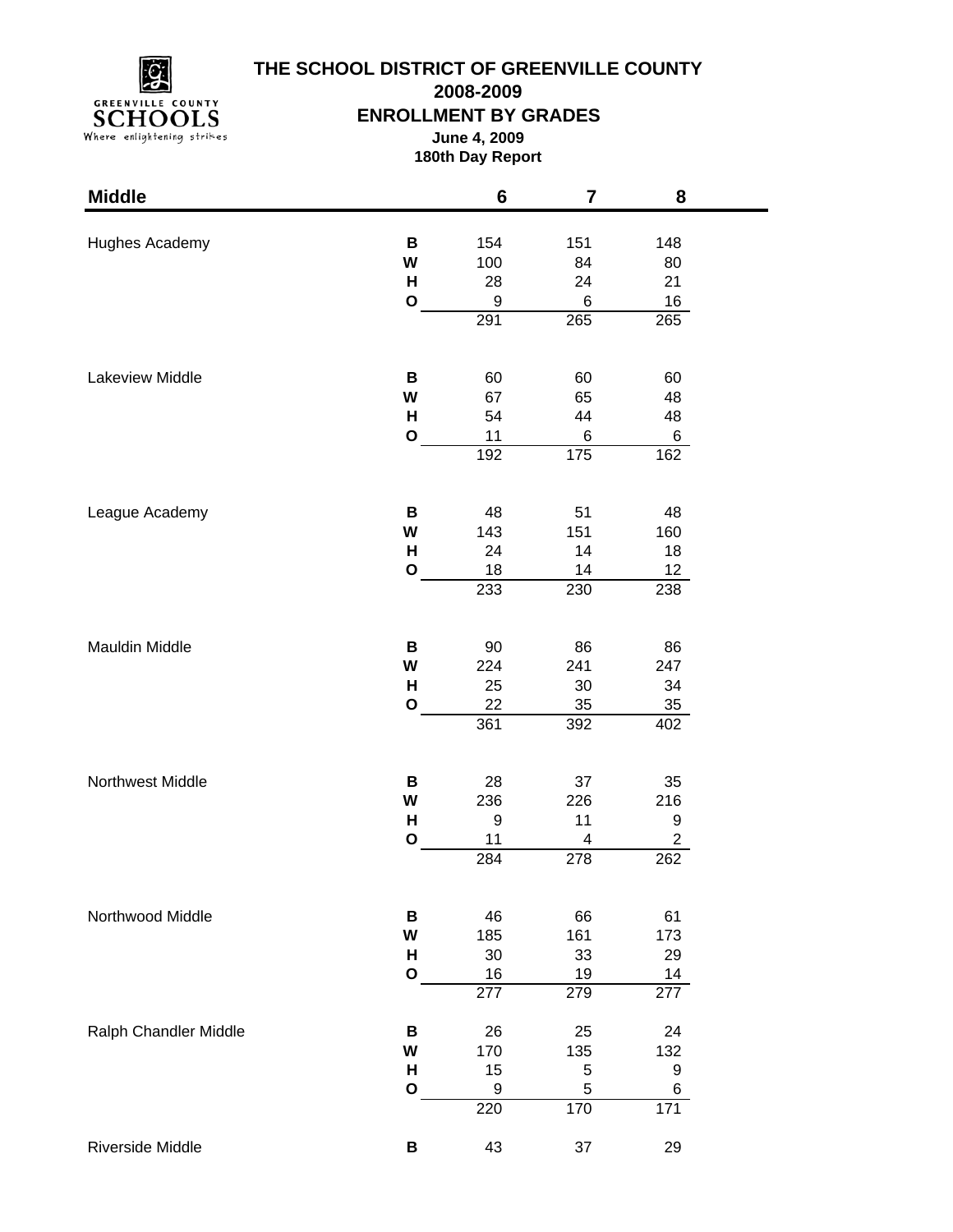

## **THE SCHOOL DISTRICT OF GREENVILLE COUNTY**

**2008-2009**

**ENROLLMENT BY GRADES**

**June 4, 2009 180th Day Report**

|   | 6   |     |     |
|---|-----|-----|-----|
| W | 223 | 238 | 245 |
| Н | 30  | 33  | 45  |
| O | 33  | 27  | 25  |
|   | 329 | 335 | 344 |
|   |     |     |     |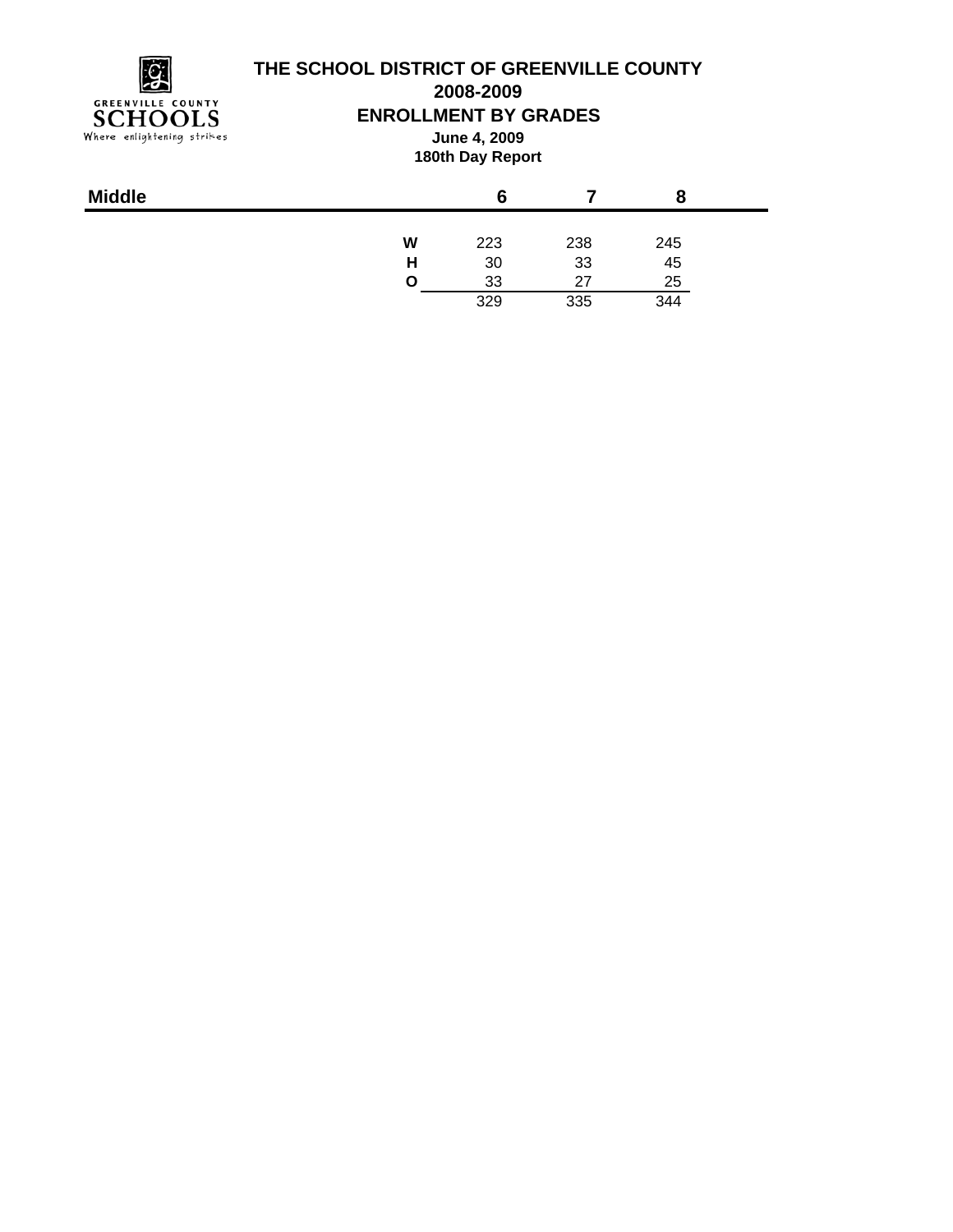**GREENVILLE COUNTY** SCHOOLS<br>Where enlightening strikes

## **THE SCHOOL DISTRICT OF GREENVILLE COUNTY**

**2008-2009**

**ENROLLMENT BY GRADES**

**June 4, 2009 180th Day Report**

۰

| <b>Middle</b>               |              | $6\phantom{1}$               | $\overline{7}$           | 8                         |
|-----------------------------|--------------|------------------------------|--------------------------|---------------------------|
|                             |              |                              |                          |                           |
| Sevier Middle               | B            | 51                           | 52                       | 59                        |
|                             | W            | 95                           | 121                      | 124                       |
|                             | H            | 24                           | 20                       | 17                        |
|                             | $\mathbf O$  | $\boldsymbol{9}$             | $\overline{7}$           | 6                         |
|                             |              | 179                          | 200                      | 206                       |
| <b>Sterling School</b>      | B            | 1                            | $\boldsymbol{2}$         |                           |
|                             | W            | 69                           | 65                       | 51                        |
|                             | H            | $\qquad \qquad \blacksquare$ | $\blacksquare$           | $\mathbf 1$               |
|                             | $\mathbf{o}$ | 5                            | $\sqrt{3}$               | $\sqrt{3}$                |
|                             |              | $\overline{75}$              | 70                       | 55                        |
| <b>Tanglewood Middle</b>    | B            | 109                          | 111                      | 114                       |
|                             | W            | 51                           | 47                       | 43                        |
|                             | H            | 42                           | 41                       | 41                        |
|                             | $\mathbf{o}$ | 5                            | 4                        | 3                         |
|                             |              | 207                          | 203                      | 201                       |
| <b>Washington Center</b>    | $\, {\bf B}$ | $\overline{7}$               | $\overline{\mathbf{c}}$  | $\ensuremath{\mathsf{3}}$ |
|                             | W            | $\overline{\mathbf{4}}$      | 3                        | $\overline{7}$            |
|                             | H            |                              | ÷,                       |                           |
|                             | $\mathbf{o}$ | ÷                            | $\overline{\phantom{a}}$ |                           |
|                             |              | $\overline{11}$              | $\overline{5}$           | 10 <sup>1</sup>           |
| <b>Woodmont Middle</b>      | B            | 83                           | 88                       | 69                        |
|                             | W            | 112                          | 126                      | 117                       |
|                             | H            | 8                            | 15                       | 16                        |
|                             | $\mathbf{o}$ | $\,6$                        | 6                        | $\ensuremath{\mathsf{3}}$ |
|                             |              | 209                          | 235                      | 205                       |
|                             |              |                              |                          |                           |
|                             | B            | 1,283                        | 1,291                    | 1,322                     |
|                             | W            | 3,092                        | 2,986                    | 3,001                     |
|                             | H            | 488                          | 456                      | 498                       |
|                             | $\mathbf{o}$ | 263                          | 222                      | 207                       |
| <b>Middle School Totals</b> |              | 5,126                        | 4,955                    | 5,028                     |

Legend: B=Black W=White H=Hispanic O=Other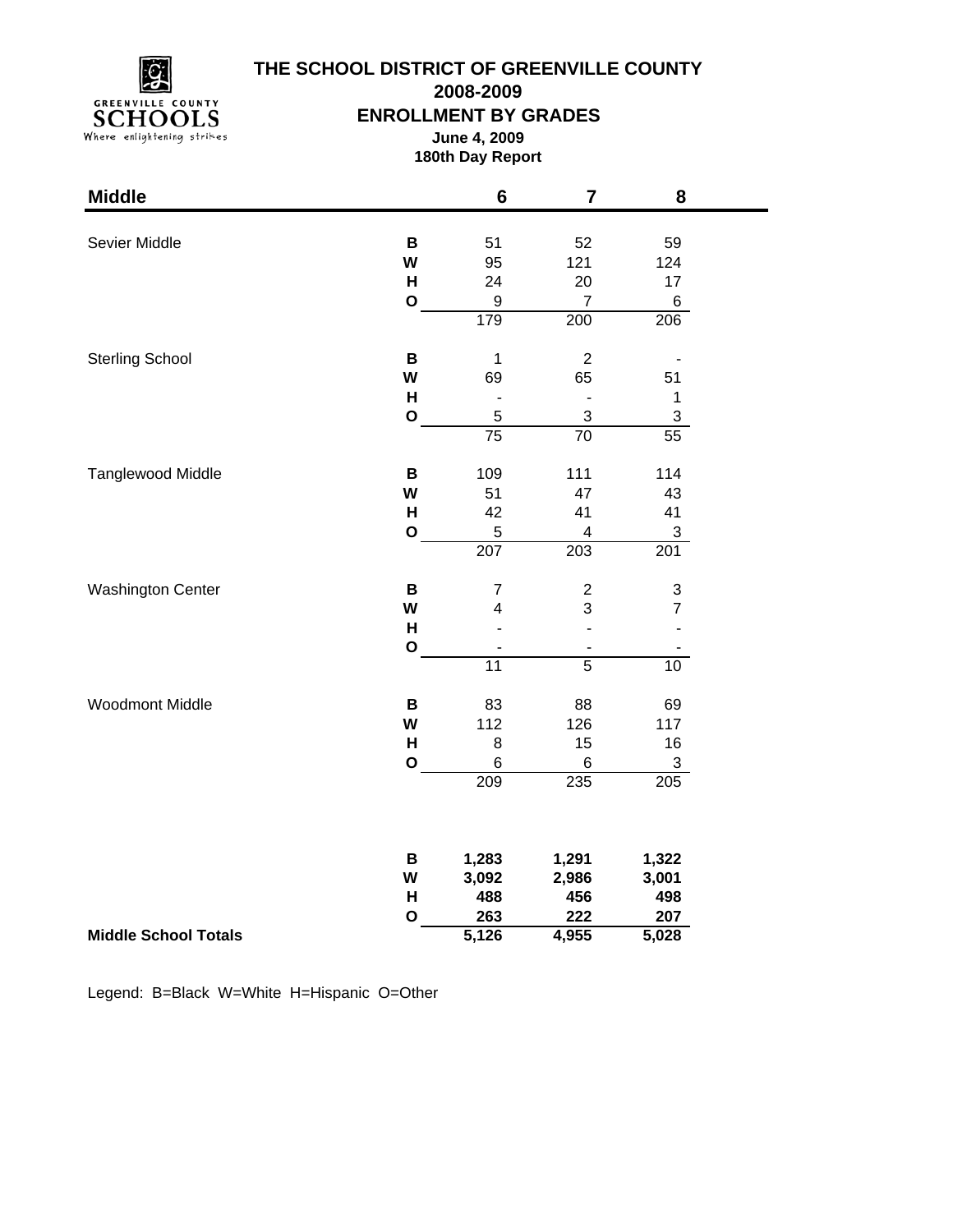| TOTAL                                                 |
|-------------------------------------------------------|
| 332<br>614<br>57<br>60<br>1,063                       |
| 307<br>303<br>181<br>30<br>$\frac{1}{821}$            |
| 34<br>839<br>26<br>$\frac{18}{1}$<br>917              |
| 304<br>802<br>67<br>32<br>1,205                       |
| 213<br>392<br>81<br>$\frac{26}{5}$<br>$\overline{12}$ |
| 196<br>535<br>116<br>36<br>883                        |
| 260<br>609<br>67<br>69<br>1,005                       |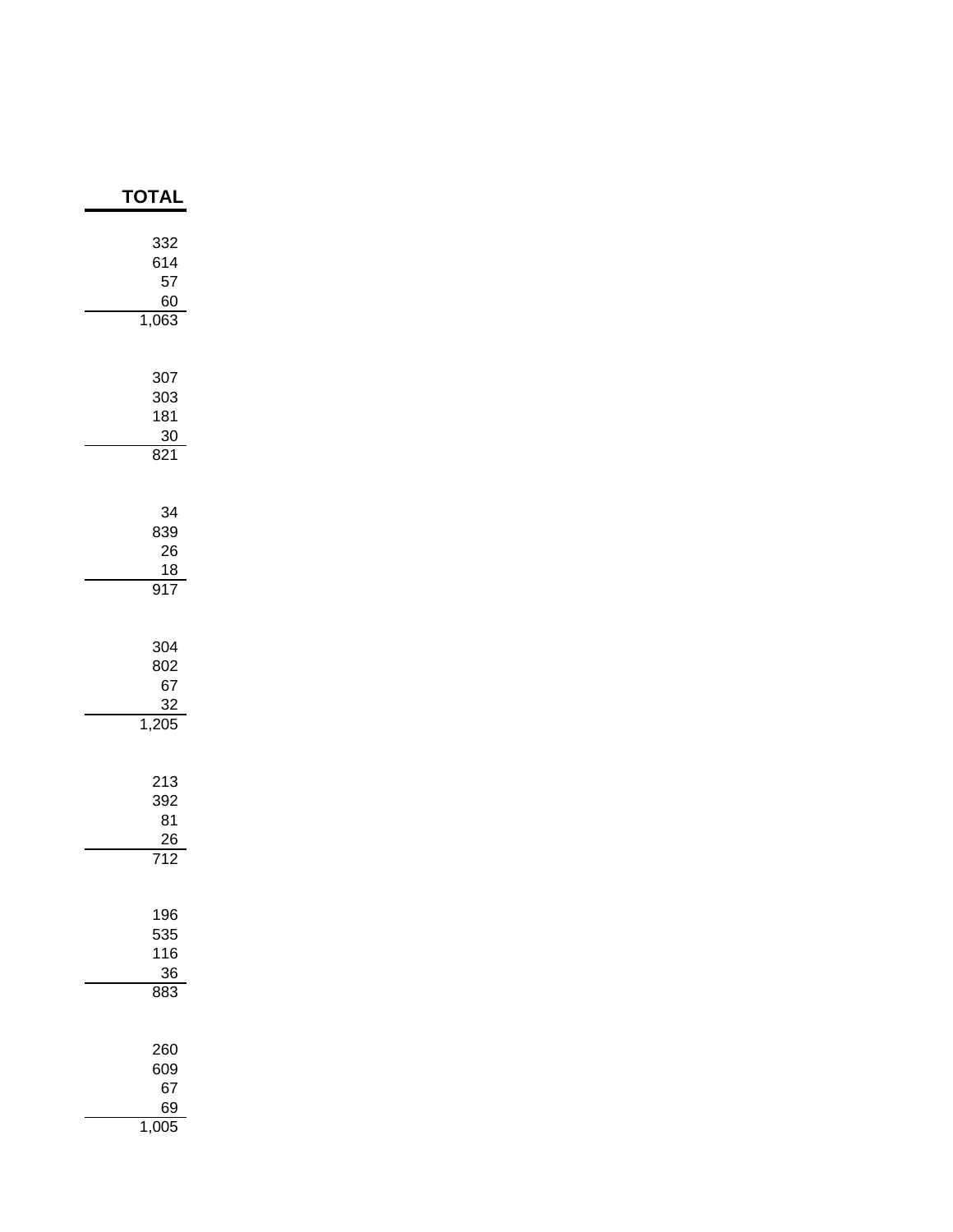| TOTAL                                |
|--------------------------------------|
| 453<br>264<br>73<br>$\frac{31}{821}$ |
| 180<br>180<br>146<br>23<br>529       |
| 147<br>454<br>56<br>44<br>701        |
| 262<br>712<br>89<br>92<br>1,155      |
| 100<br>678<br>29<br>17<br>824        |
| 173<br>519<br>92<br>49<br>833        |
| 75<br>437<br>29<br>20<br>561         |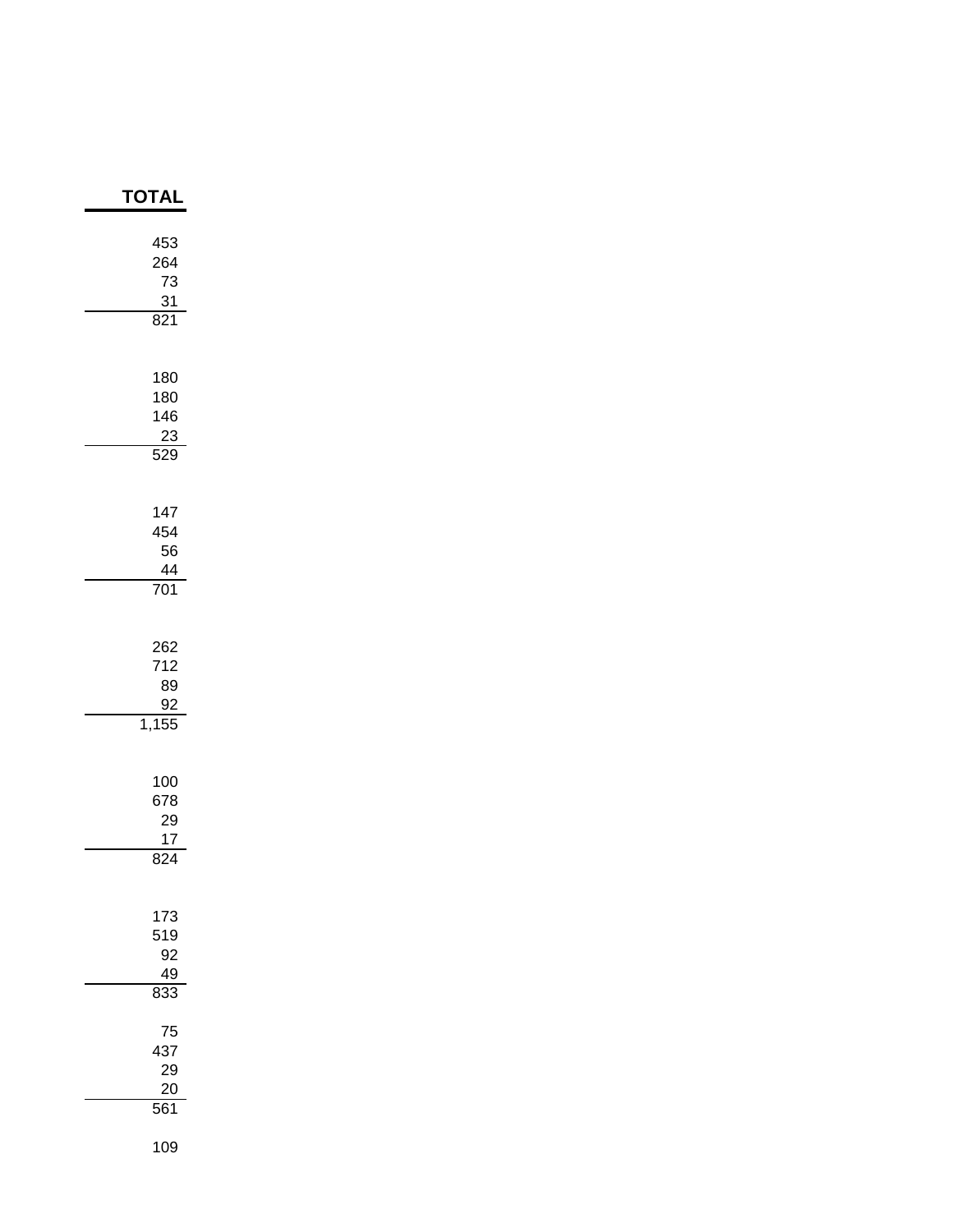| TOTAL |  |  |
|-------|--|--|
|       |  |  |
| 706   |  |  |
| 108   |  |  |
| 85    |  |  |
| 1,008 |  |  |